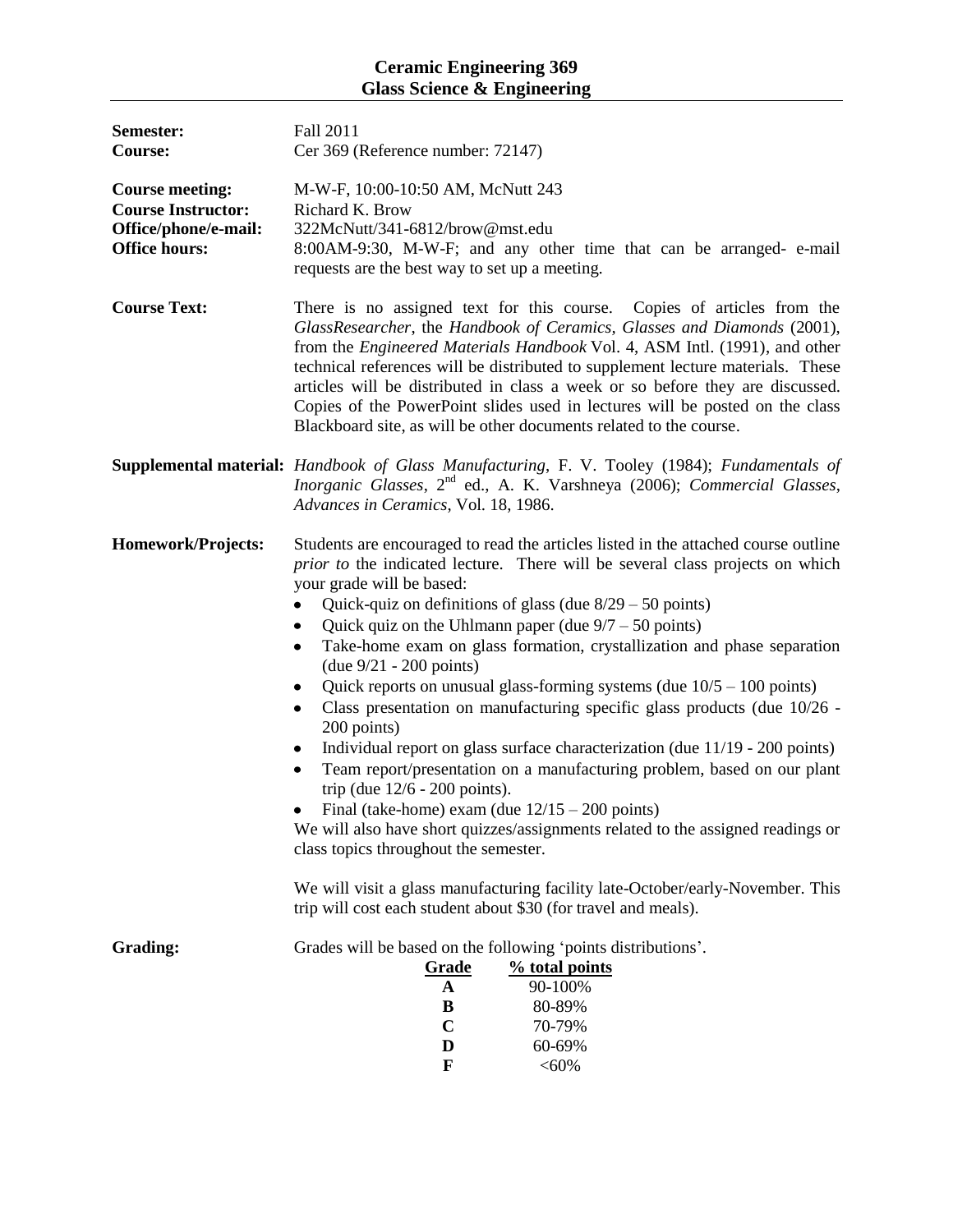## **Ceramic Engineering 369 Glass Science & Engineering**

| <b>Course Objectives:</b> | Students will understand the scientific and technological descriptions of<br>inorganic glasses (amorphous solids), review the engineering principles behind<br>the commercial manufacture of a variety of glass products, and understand how<br>glass surfaces control important engineering properties. Students will apply<br>basic principles of thermodynamics and kinetics in these undertakings. |
|---------------------------|--------------------------------------------------------------------------------------------------------------------------------------------------------------------------------------------------------------------------------------------------------------------------------------------------------------------------------------------------------------------------------------------------------|
| <b>Course Content:</b>    | *Definitions, concepts of glass formation, microstructure $(1/3)$<br>*Manufacturing and commercial products $(1/3)$<br>$*Glass$ properties and surfaces (1/3)                                                                                                                                                                                                                                          |

#### **Academic Alert System:** [http://academicalert.mst.edu](http://academicalert.mst.edu/)

The online Academic Alert System will be utilized. The purpose of the Academic Alert System is to improve the overall academic success of students by improving communication among students, instructors and advisors; reducing the time required for students to be informed of their academic status; and informing students of actions necessary by them in order to meet the academic requirements in their courses.

#### **Academic Dishonesty:** <http://registrar.mst.edu/academicregs/index.html>

Page 30 of the Student Academic Regulations handbook describes the student standard of conduct relative to the System's Collected Rules and Regulations section 200.010, and offers descriptions of academic dishonesty including cheating, plagiarism or sabotage. This standard will be employed for this class.

#### **Classroom Egress Maps:**

Students should familiarize themselves with the classroom egress maps posted on-line at: <http://registrar.mst.edu/links/egress.html> .

### **Disability Support Services:** [http://dss.mst.edu](http://dss.mst.edu/)

Any student inquiring about academic accommodations because of a disability should be referred to Disability Support Services so that appropriate and reasonable accommodative services can be determined and recommended. Disability Support Services is located in 204 Norwood Hall. Their phone number is 341-4211 and their email i[s dss@mst.edu.](mailto:dss@mst.edu) Instructors may consider including the following statement on their course syllabus as a means of informing students about the services offered:

 *"If you have a documented disability and anticipate needing accommodations in this course, you are strongly encouraged to meet with me early in the semester. You will need to request that the Disability Services staff send a letter to me verifying your disability and specifying the accommodation you will need before I can arrange your accommodation."*